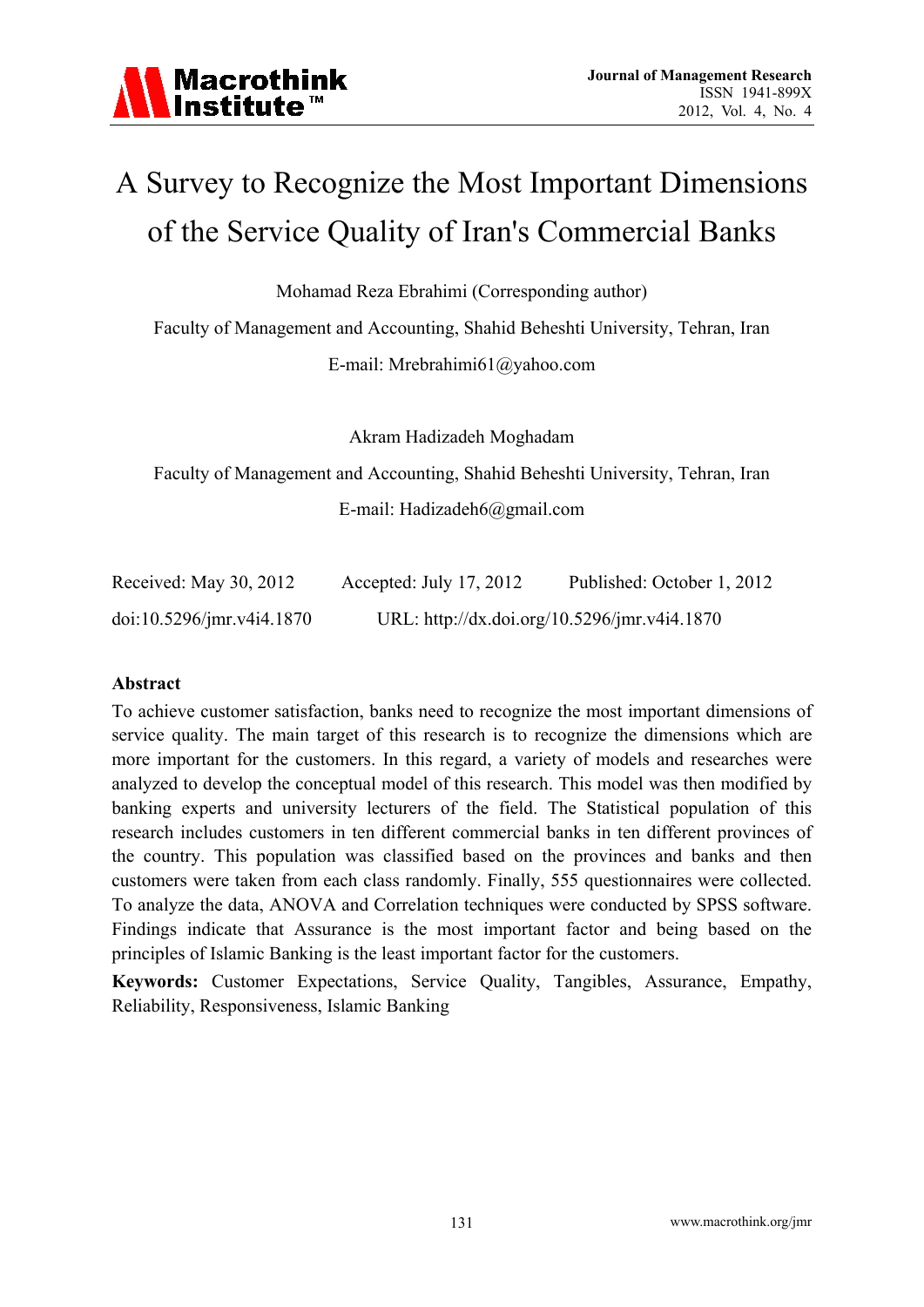

## **1. Introduction**

Iran's Banking Industry has experienced some challenges in this decade. First of all, there used to be only public banks in the industry. But, during this decade, some private banks joined the industry. On the other hand, some public banks, like Tejarat and Saderat, were privatized. Finally, some new financial institutions and private banks have joined the industry. All aforementioned factors have changed the nature of the industry dramatically. Therefore, it is necessary to know what the expectations of customers are, which dimensions of service quality are more important and how far Iran's banking industry can meet customers' expectations and demands. This research intended to find out the answers of these questions.

#### **2. The concept of Customers' Expectations**

Coye (2004) states the concept of expectations is defined in two ways. The first definition focuses on behavior. An expectation is the subjective probability that a behavior will be followed by a particular outcome. More broadly, expectations reflect an individual's subjective probabilities about the current or future existence of a particular state of affairs. (Coye, 2004)

Coye then states there is considerable variation in the definitions of expectations. Zeitmal *et al* maintain that two principal conceptualizations of expectations exist. The first holds that "expectations are viewed as predictions made by customers about what is likely to happen during an impending transaction or exchange" (Zeithmal & Bitner, 1996). This definition -predictive expectations- is consistent with the classic notion of expectations. Alternatively, the term expectation has been used to represent what customers ideally want -normative expectations.

#### **3. The concept of Service Quality**

In management literature, Service is usually defined as a process in which something intangible is offered. In most countries, the services sector of the economy is dramatically growing. (Najari, 2003)

Services have some characteristics which makes them different from goods:

- 1) Intangibility of services
- 2) Inseparability of time and place
- 3) Services are more difficult to control
- 4) Services cannot be stored
- 5) Services cannot be owned during the process of selling (Woodruffe, 1995)

Chang (2004) states that Parasuraman et al. (1985, 1988) conducted numerous studies to identify the service quality attributes that can influence customers' perception of the quality. The five dimensions that were identified are briefly described below: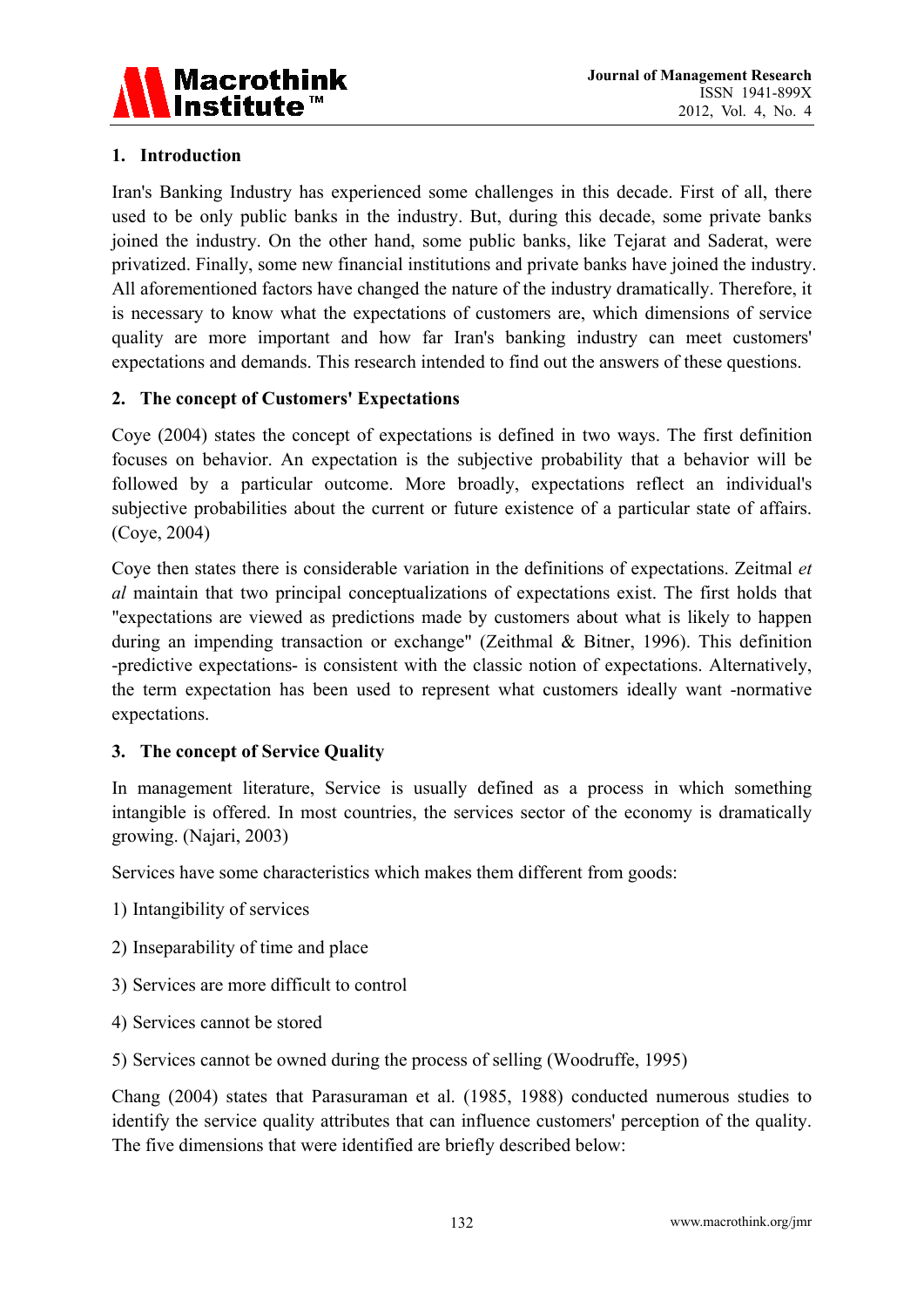

 *Reliability*: The fulfillment of the promises made by the service provider to the customer such as providing the appropriate service promptly.

 *Responsiveness*: The employees' prompt and willing reaction to the needs of the customers.

*Assurance*: the employees' level of courtesy and knowledge.

 *Empathy*: the service provider's demonstration of its concern for the individual needs of customers.

*Tangibles*: The appearance of facility and personnel.

Parasuraman et al. (1988) then utilized these five dimensions as the guiding framework to develop SERVQUAL -a survey instrument that consists of 22 items that are designed to measure service quality.

In this research, the basic model of SERVQUAL has been developed by adding Islamic Banking to the model as the sixth factor. Since according to Iran's laws all the banks have to act based on Islamic Principles, the sixth factor as one of the important attributes of the service quality has been added to the model. Islamic Banking can be briefly defined as follows:

 *Islamic Banking*: There are three important factors which distinguish Islamic Banking from Non-Islamic Banking;

1) Banking contracts should be based on the Islamic principle of earning no extra Interest (in Islam called Riba)

2) Banks' Interest rate for different banking accounts should be calculated based on Islamic principles to avoid getting or giving Riba.

3) Banking facilities should be controlled to be spent based on Islamic principles. (Mosavian, 2008)

On the other hand, the 22 items introduced by Parasuraman et al. (1988) were expanded to a questionnaire containing 41 items. The expanded model and questionnaire were then analyzed by several university teachers and banking experts to be modified and confirmed to be used in this study.

This study aims to recognize which of these items are more important for Iranian customers. Therefore, the basic model of this study is developed as shown in figure 1.

# **4. Research Questions**

The main target of this study to answer these questions:

1. Based on customers' expectations, what are the most important dimensions of service quality in Commercial Banks of Iran?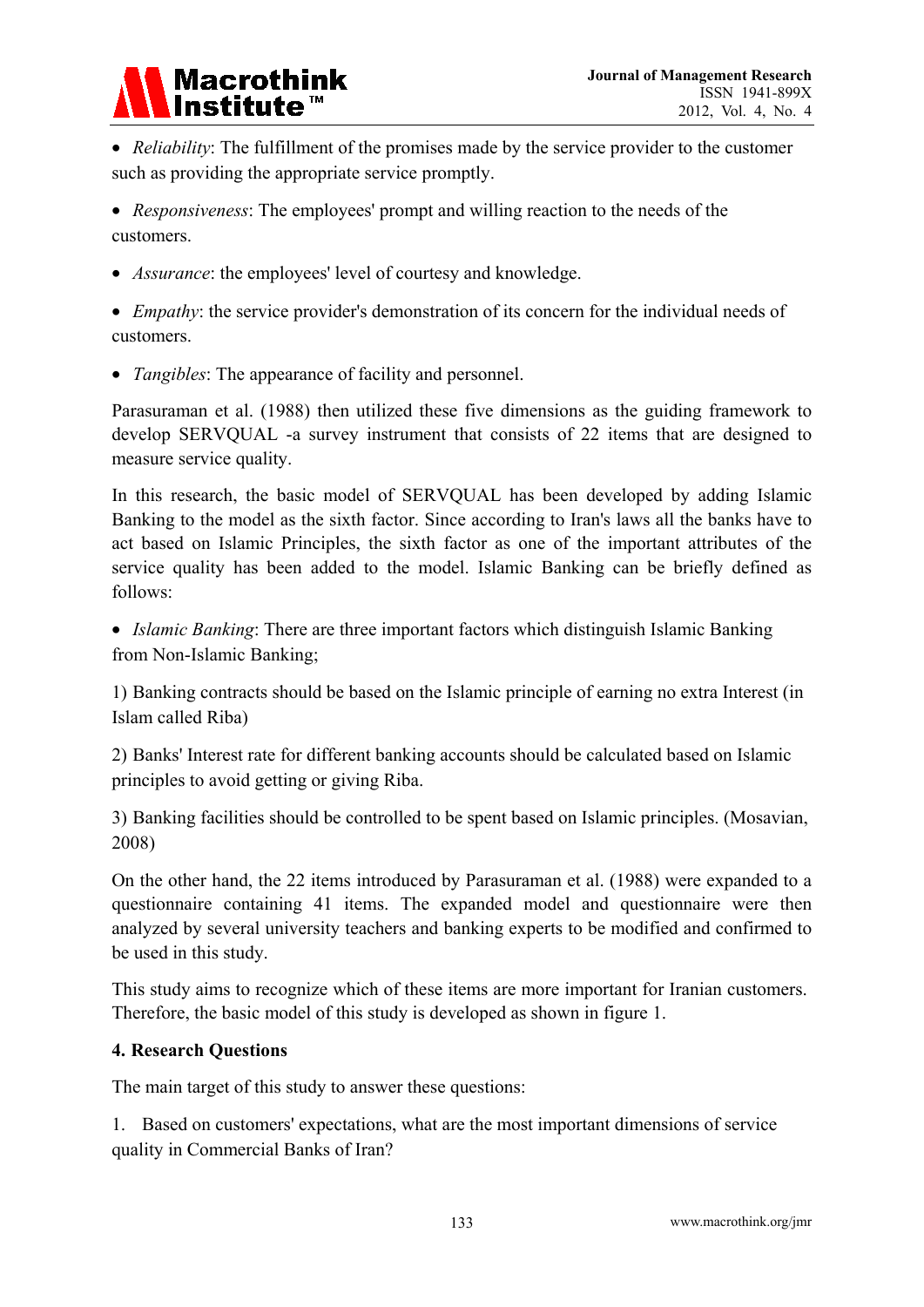

2. Based on customers' expectations, for each single dimension, what are the most important factors?

3. How far customers' expectations of each factor are met?

#### **5. Research Hypotheses**

The hypotheses of this survey are mentioned below. Since customers are expected to choose their answers for the questions out of 5 we consider ratings above 2.5 to be high ratings.

H1: The bank customers will give high ratings to the banks in terms of the importance of Tangibles.

H2: The bank customers will give high ratings to the banks in terms of the importance of Reliability.

H3: The bank customers will give high ratings to the banks in terms of the importance of Responsiveness.

H4: The bank customers will give high ratings to the banks in terms of the importance of Empathy.

H5: The bank customers will give high ratings to the banks in terms of the importance of Assurance.

H6: The bank customers will give high ratings to the banks in terms of the importance of Islamic Banking.

#### **6. Methodology**

This study aims to recognize the most important dimensions of service quality of Iran's Commercial Banks. In this regard, a questionnaire containing 41 questions was applied. In the table 1, these 41 items are mentioned.

Customers were requested to choose their answers for each question out of five, as illustrated below.



To evaluate the reliability of the questionnaire, Chronbakh Alpha was calculated based on the following formula:

$$
\alpha = (\frac{j}{j-1})(1 - \frac{\sum S_j^2}{S^2})
$$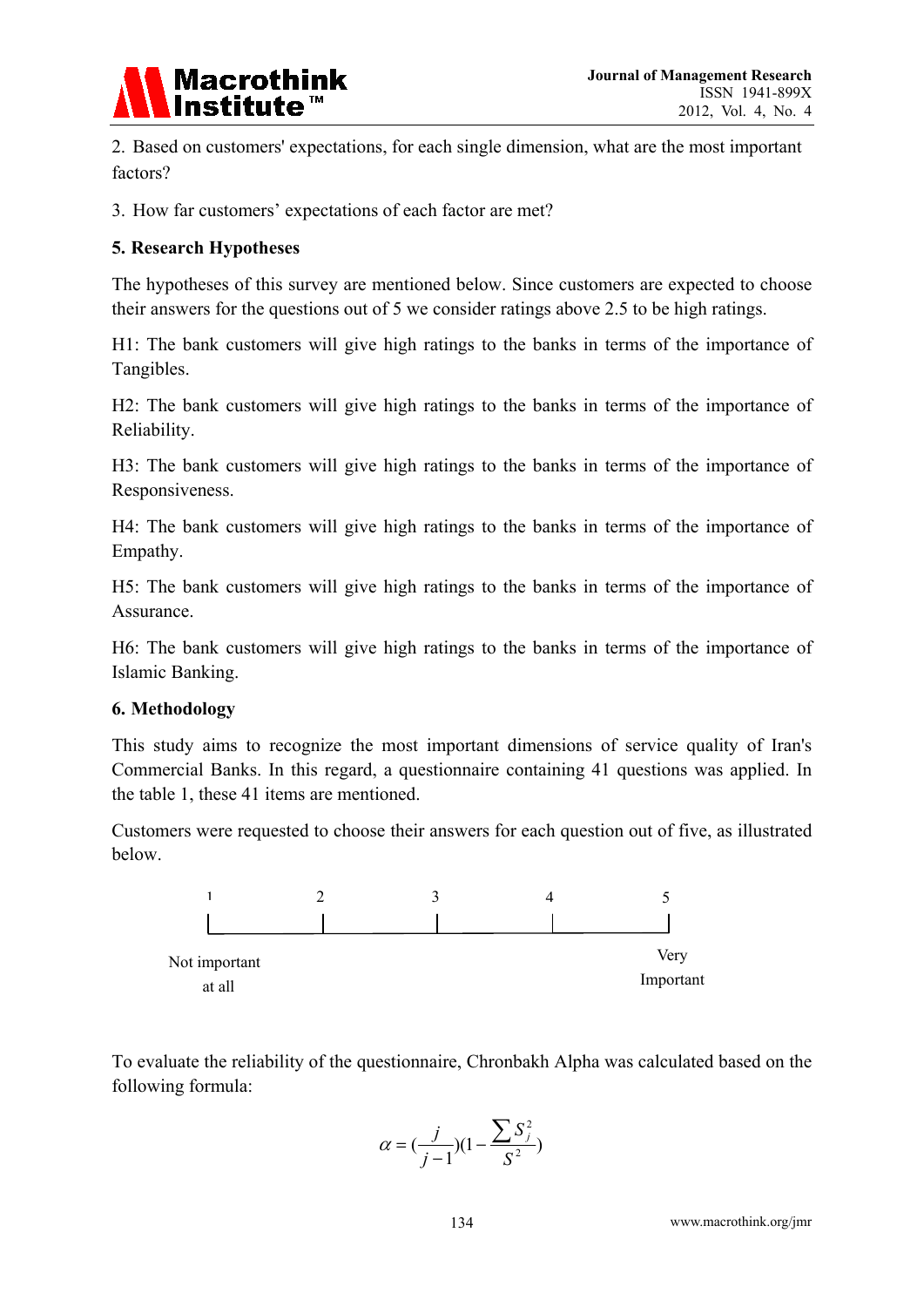

This is a common technique which is normally used for the studies which gather data by questionnaire. In this formula "j" represents the number of questions and "S" represents the Variance. If Alpha becomes more than 0.70 the questionnaire is reliable enough. (Sarmad, 2002)

Therefore, thirty questionnaires were distributed and then, using SPSS software, Alpha was calculated. The result of this calculation, 0.936 for Alpha, proved that the questionnaire is reliable enough.

To calculate the reliability of the interview, the content analysis method was applied. In this method, two interviewers do the interview and try to codify the answers. Then they compare their codes to find out how many similar codes they have found in the answers. In the following formula, M indicates the total number of codified answers which both interviewers agreed on. N1 and N2 indicate the number of codified answers by the first and second

interviewer respectively:  $\frac{100}{N1 + N2}$ 

 In this study, two PhD students as interviewers conducted three interviews and codified the answers.

As illustrated in table 2, for all interviews we got to ratings more than 90% which indicates high reliability of the interviews. These codes were then used to recognize the dimensions of service quality better and enrich the questionnaire of this survey.

# **7. Sampling**

The Statistical population of this research includes customers in ten different commercial banks in ten different provinces of the country. This population was classified based on the provinces and banks and then customers were taken from each class randomly.

Finally, 555 questionnaires were collected. To analyze the data, ANOVA and Correlation techniques were conducted by SPSS soft ware.

In table 3, the number of branches of each bank has been mentioned based on the latest published data by Iran's Banks Data Base. (Iran's Banks data base, 2010)

Since the statistical population of this study is considered to be unlimited, the following formula was applied to calculate the desired sample.

$$
n = \frac{Z_{\frac{\alpha}{2}}^2 pq}{d^2}
$$

So, with 0.04 % accepted error, and 1.96 assurance level, we got to desired sample which is 600.

$$
n = \frac{(1.96)^2[(0.5)(0.5)]}{(0.04)^2} = 600
$$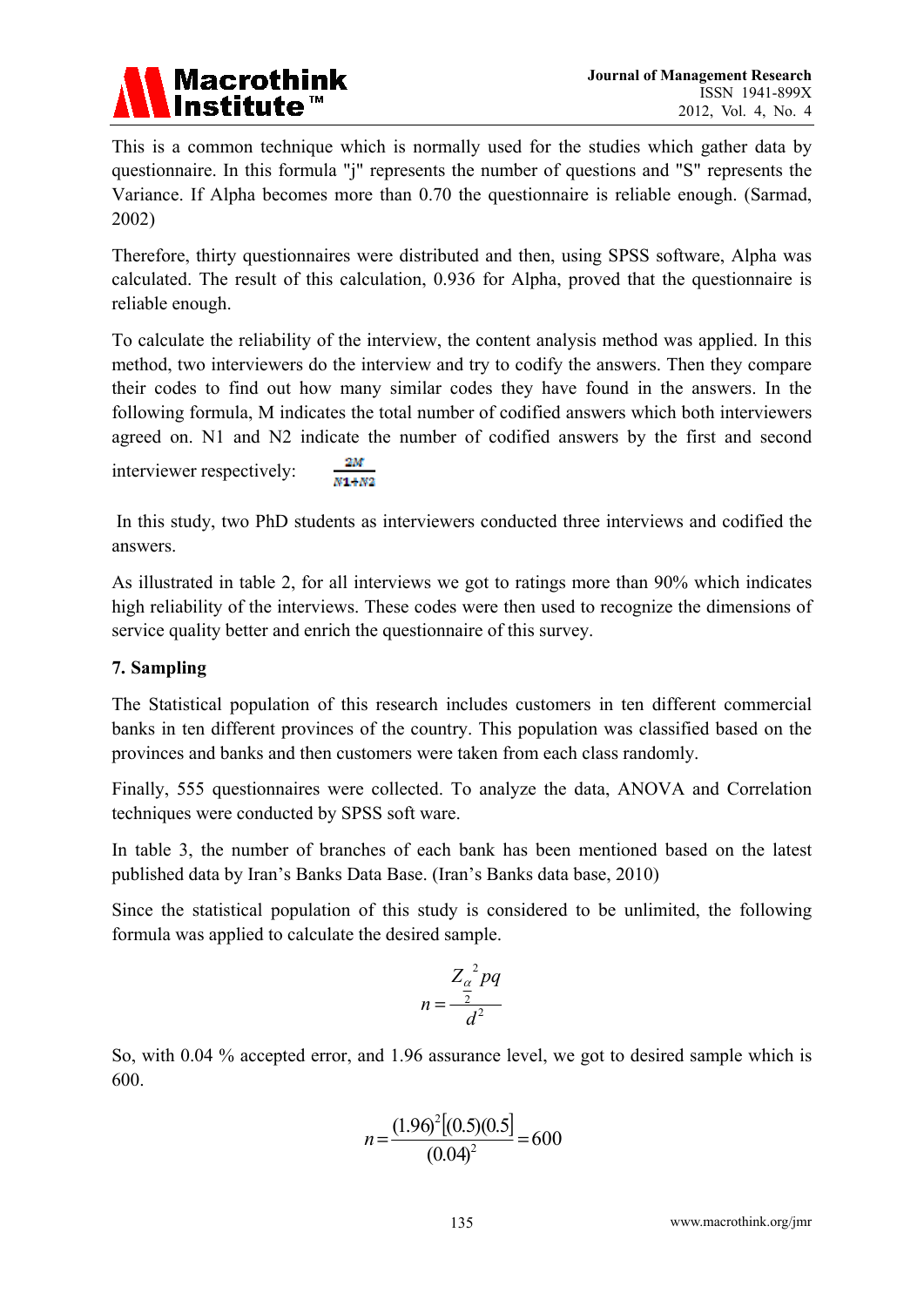

Then, we needed to distribute 600 questionnaires in ten different provinces of the country in ten different banks. To choose these ten provinces we referred to the latest published data by Iran's Statistics Organization and then we chose the top ten most populated provinces as follows: (Iran Statistics Org, 2008)

#### **8. Data Analysis**

The desired sample was 600 but due to some limitations like lack of cooperation of some branches and long geographical distances there finally 555 questionnaires were gathered. They were then analyzed using descriptive and deductive statistics. We then used Structural Equation Modeling and Confirmatory Factor Analysis.

#### **9. Demographic Analysis**

In this survey, 65% of the respondents were male and the rest were female. This is simply because men spend more time out of home working. Also, around 42% of the respondents were single, 53% married and the rest did not complete this part of the form.

#### **10. Correlation Analysis**

In table 5, the correlation of the factors of the model is shown. Based on the table, most factors in the model have significant correlation.

#### **11. Mean Analysis**

In table 6, the ratings for the level of importance of each factor and also the level of meeting customers' expectations are shown. These ratings are out of five. Basically, we can infer from this table that, for all factors the expectations of customers are not fully met which was quite predictable. The most interesting part of the findings of this survey is that Islamic Banking has got the lowest ratings for both the level importance and the level of meeting expectations. This simply means, for the Iranian customers in this survey, being based on Islamic Principles is the least important factor in service quality. On the other hand, it indicates that in comparison to other factors of service quality, Islamic Banking has met customers' expectations the least.

Now, we can come to some conclusions about the hypotheses of this survey. In table 7, the final result is shown.

#### **12. Conclusion**

Among service dimensions, Assurance and Responsiveness are the most and Islamic Banking is the least important factor for the customers but according to Iran's laws, all the banks have to provide their services based on the Islamic principles and no bank is allowed to provide non-Islamic banking services.

Considering the level of meeting customers' expectations, Assurance and Reliability got the highest ratings.

The noticeable point is that in this survey Islamic Banking was recognized to be the least important factor for customers. On the other hand, this factor got the lowest ratings in terms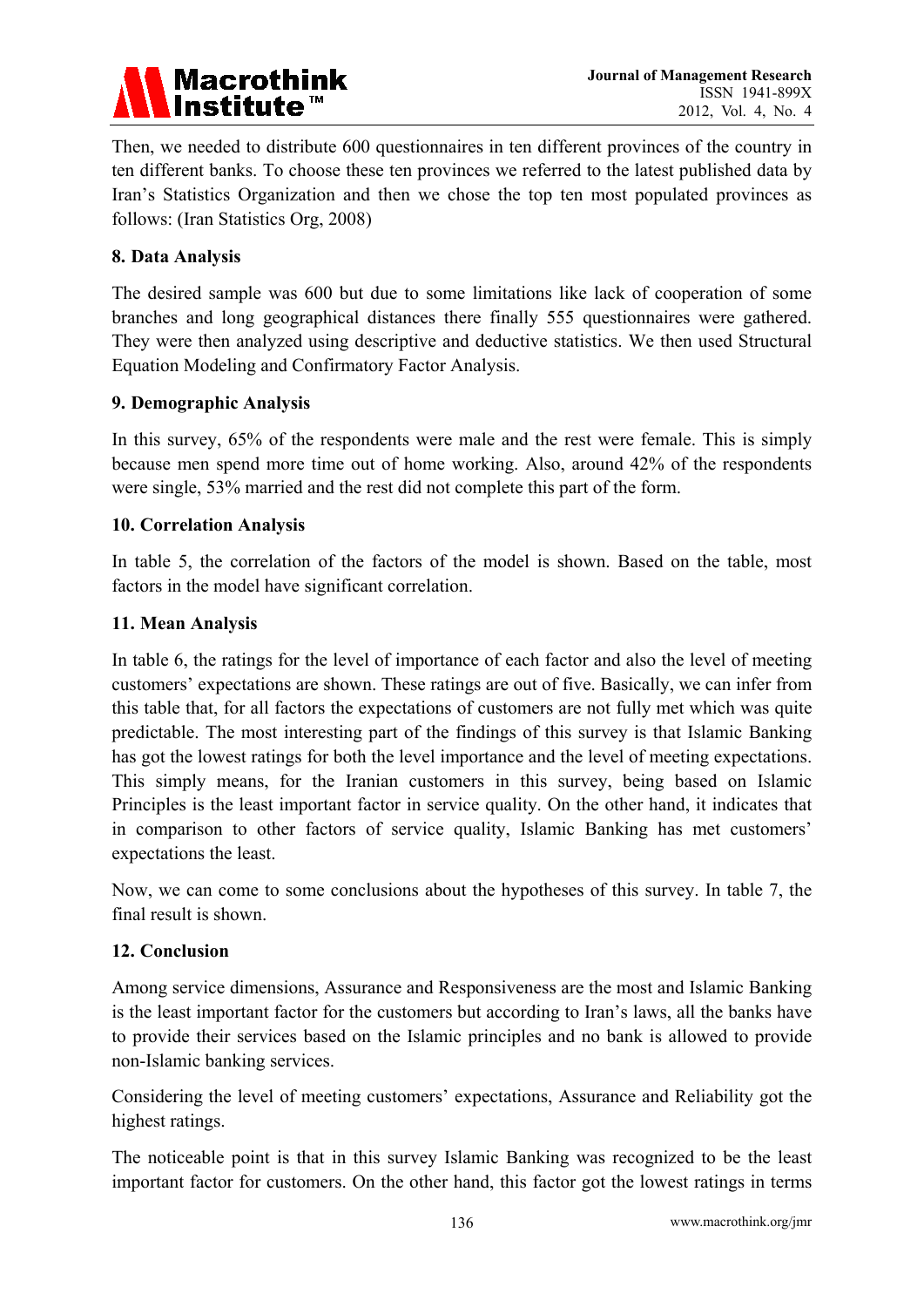

of meeting customers' expectations which simply means Iranian customers believe banking services are not that much based on rules of Islam.

In terms of Tangibles, Suitable waiting hall for the customers and physical distance of the branch are more important for the customers. These findings almost cope with the findings of Johnston (1997). In his survey, Suitable waiting hall for the customers and the beauty of the interior design got the highest ratings.

In terms of reliability, Fulfillment of promises and Suitable ATM machines are more important for the customers. Parassuraman (1988) and Ho (2004) had emphasized the importance of keeping promises by banks in their studies. Also, Leighan and Megha (2008) had found that ATM machines are very important for Canadian customers.

In terms of Responsiveness, The ability to answer customers' questions properly and having few formalities are more important for the customers. The importance of these factors had been discussed in the studies of Gronroos (2000), Chang (2007) and Dutta (2009).

In terms of Assurance, Confidence in employees and Courtesy are more important for the customers. The importance of these factors had been discussed in the studies of Gronroos (2000), Chang (2007) and Dutta (2009). Also, Parassuraman (1988) and Johnston (1997) had highlighted these factors in their studies. Moreover, Lai (2006) and Heffernan (2008) had got to the same result in their studies of the services of banks in Taiwan and Australia.

In terms of Empathy, Delivering services without mid-day stops and suitable working time of the banks (suitable start and closing time) are more important for the customers. Parassuraman (1988) had emphasized the importance of suitable working time in his studies.

In terms of Islamic Banking, Riba-free banking contracts and Controlling bank facilities based on Islamic principles are more important for the customers. These findings cope with the findings of Kamal (1997) who had emphasized being Riba-free is an important characteristic of Islamic banks.

#### **References**

Chang, Hsing Chang. (2007). *Customer expectations of the Taiwan Banking industry*, Nova southern University, USA.

Coye, Ray W. (2004). Managing customer expectations in the service encounter. *International Journal of Service Industry Management, 15*, 1.

Dutta, Kirti. (2009). Customer expectations and perceptions across the Indian Banking Industry and the resultant financial implications. *Journal of Services Research, 9*(1).

Gronroos, Christian. (2000). *Service Management and Marketing*. John Wiley Sons

Heffernan, Troy and et al. (2008). *Relationship marketing, the impact of emotional intelligence and trust on Bank performance*.

HO, Teck H., & Zheng, Yu-sheng. (2004). *Setting customer expectation in service delivery.*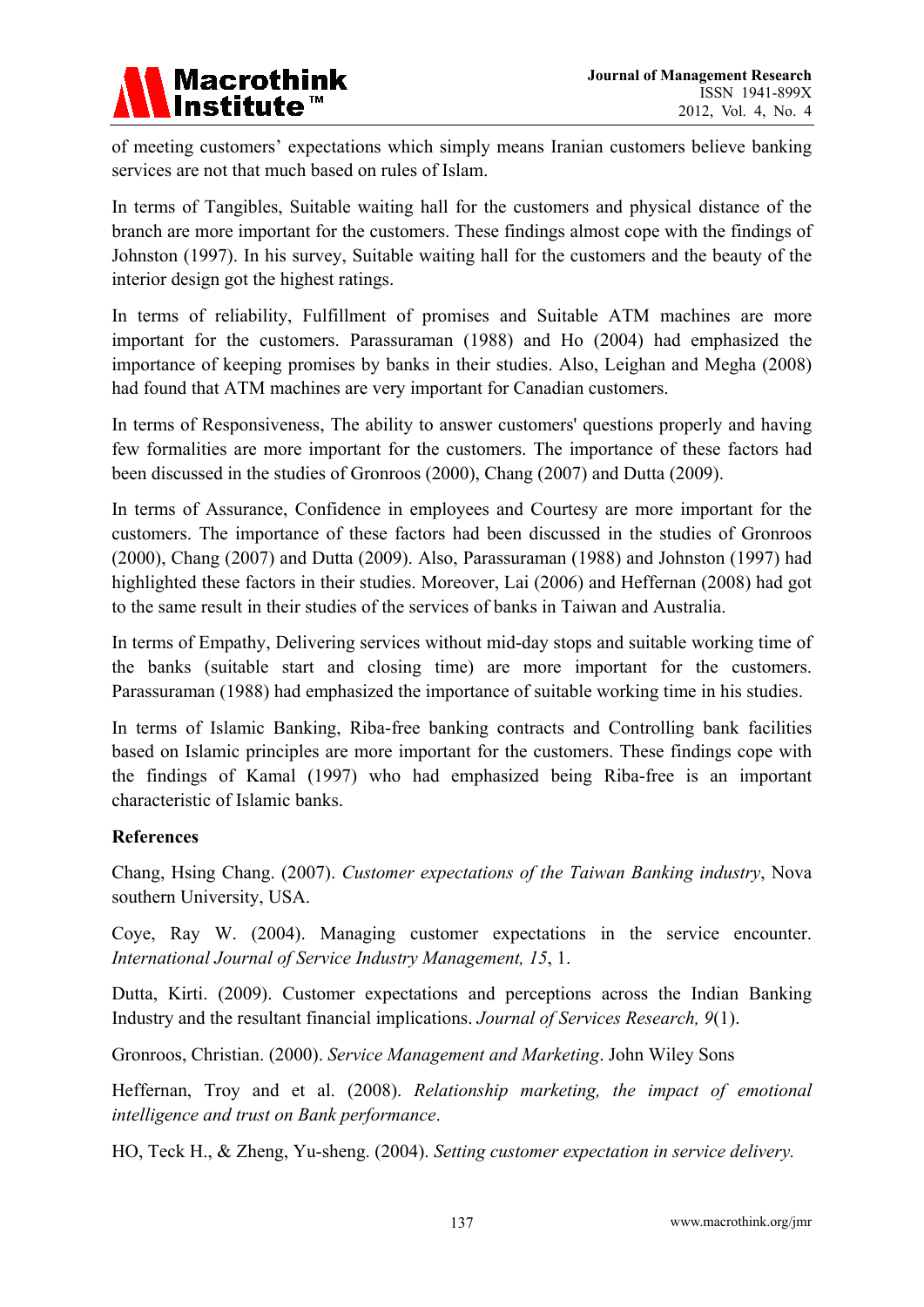

Fitzsimmons, James A., & mono J. FitzSimmons. (1994). *Service marketing for competitive advantage*. Printedin Singapore: Mc Graw Hill Inc, 1<sup>st</sup> Ed, chap9, p195.

Iran's Banks Data Base. (2010). Kanoon Etela Resani Shahr Publications, Ed 3.

Johnston Robert. (1997). Identifying the Critical Determinants of Service Quality in Retail Banking: Importance and Effect. *International Journal of Bank Marketing, 5*(4), 111-114.

Kamal, Naser. (1997). Strategic marketing management: the case of Islamic banks. *International Journal of Bank Marketing,* p 187.

Lai, Shu Fang, Hsiao, Ying-Chien, Yang, Yi-Feng, Huang, Yuan-Chih, & Lee, I-Chao. (2009). The mediating influence of service Quality satisfaction and information trust on the e-CRM process moder. *The Journal of American Academy of Business, Cambridge, 15*.

Leighan C.Neilson, & Megha Chadha. (2008). International marketing strategy in the retail banking industry: The case of ICICI Bank in Canada. *Journal of Financial Services Marketing, 13*, 204-220, 2008. http://dx.doi.org/10.1057/fsm.2008.21

Mosavian, A. (2008). The basic principles of new pattern of Riba-free Islamic Banking, Tehran, Iran: 17th conference of Islamic Banking Publication.

Parassuraman, A., Zeithmal, V. A., & Berry, L. (1985). A conceptual model of service quality and its implications for future research. *Journal of Marketing, 49,* 41-50. http://dx.doi.org/10.2307/1251430

Parassuraman, A., Zeithmal, V. A., & Berry, L. (1988). SERVQUAL: A multiple-item scale for measuring consumer perceptions of the service. *Journal of Retailing, 64*(1), 12-40.

Sarmad, & Hafez Nia. (2002). *Scientific Research in Human Sciences*. Samt Publications.

Woodruffe, Helen. (1995). *Service Marketing*, first edition , printed in UK , Bell and Bain LPT, chap1

Zeithmal V., & Mary Jo Bitner. (1996). *Service Marketing*. Mc Graw Hill, Singapore

#### **Appendixes**

| Code            | <b>Questions Items</b>              | <b>Dimension</b> |
|-----------------|-------------------------------------|------------------|
| A <sub>01</sub> | Interior design of the bank         |                  |
| A <sub>02</sub> | The facade of the bank's building   |                  |
| A <sub>03</sub> | Comfortable chairs                  |                  |
| A <sub>04</sub> | Parking facilities near the bank    |                  |
| A 05            | Suitable waiting hall the customers |                  |
| A 06            | Appropriate colors                  | Tangibles        |

Table 1. Question Items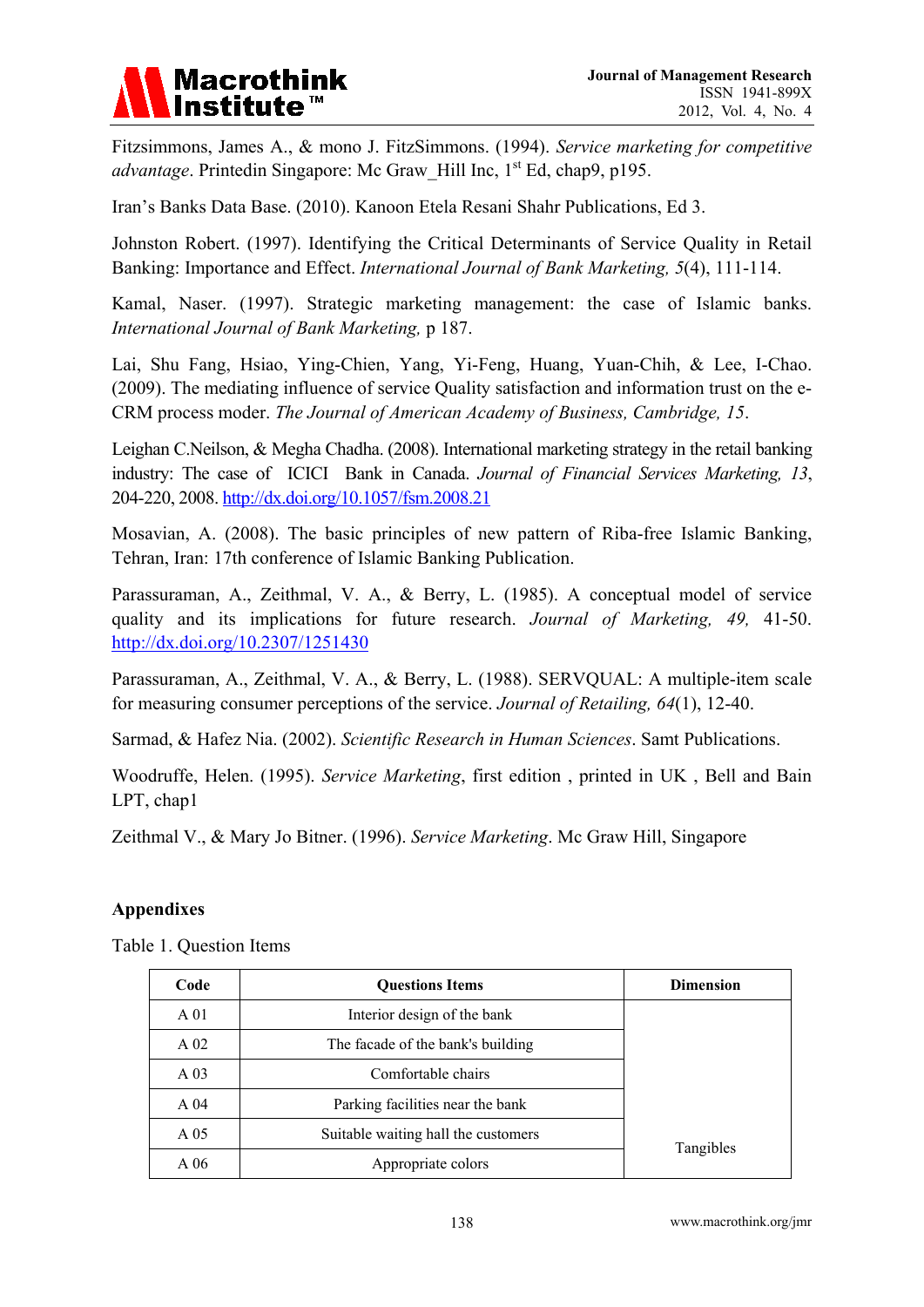

 $\overline{\phantom{0}}$ 

| A 07            | Appropriate air conditioning                            |                 |
|-----------------|---------------------------------------------------------|-----------------|
| A 08            | Suitable forms and documents                            |                 |
| A 09            | The appearance of the employees                         |                 |
| A 10            | Having the same uniforms                                |                 |
| A 11            | physical distance of the branch                         |                 |
| A 12            | availability of virtual services                        |                 |
| <b>B</b> 13     | Fulfillment of promises                                 |                 |
| <b>B</b> 14     | Minimum mistakes by employees                           |                 |
| <b>B</b> 15     | Minimum mistakes in virtual services                    |                 |
| <b>B</b> 16     | Apologizing when making mistakes                        |                 |
| B 17            | Suitable ATM machines                                   | Reliability     |
| <b>B</b> 18     | Suitable money-counter machines                         |                 |
| <b>B</b> 19     | Providing tailor-made services                          |                 |
| <b>B</b> 20     | Minimum waiting time in the bank                        |                 |
| <b>B21</b>      | Promptness of service delivery                          |                 |
| <b>B</b> 22     | Providing diversified services                          |                 |
| <b>B</b> 23     | Providing innovative services                           |                 |
| C <sub>24</sub> | The ability to answer customers' questions properly     |                 |
| C <sub>25</sub> | The willingness to help solve customers' problems       | Responsiveness  |
| C <sub>26</sub> | Few formalities                                         |                 |
| C <sub>27</sub> | Provision of information                                |                 |
| D 28            | Confidence in employees                                 |                 |
| D 29            | Not revealing customers' personal affairs               | Assurance       |
| D 30            | Employees' knowledge                                    |                 |
| D 31            | Improving customers' knowledge                          |                 |
| D 32            | Courtesy                                                |                 |
| E 33            | Meeting unique needs of the customers                   |                 |
| E 34            | Solving unexpected problems                             |                 |
| E 35            | Start time of the banks                                 |                 |
| E 36            | Closing time of the banks                               | Empathy         |
| E 37            | Delivering services without mid-day stops               |                 |
| E 38            | 24-hour service delivery                                |                 |
| F 39            | Riba-free banking contracts                             |                 |
| F 40            | Setting interest rates based on Islamic principles      | Islamic banking |
| F 41            | Controlling bank facilities based on Islamic principles |                 |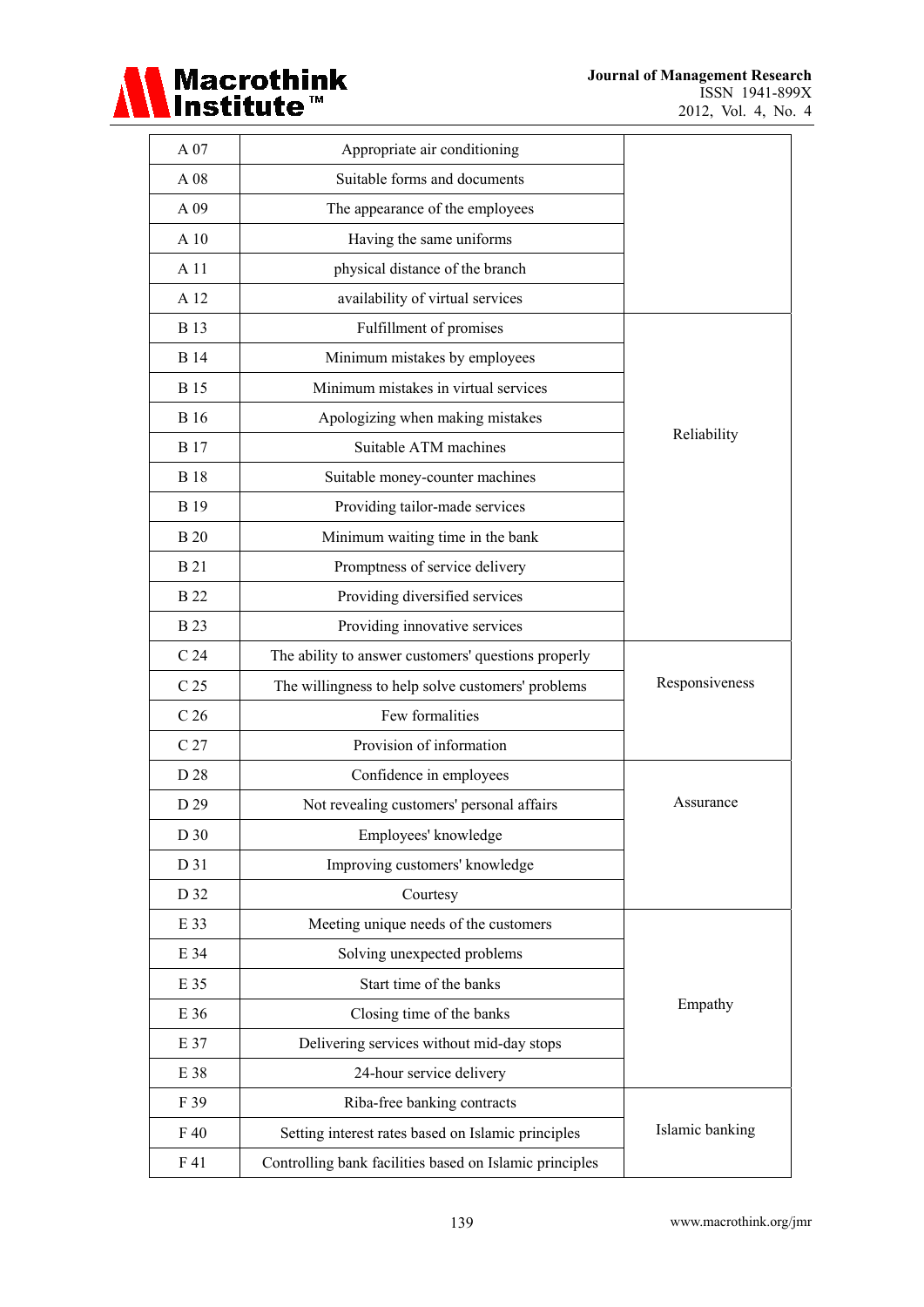

# Table 2. Reliability of the interview

| <b>Interviewee</b> | <b>Agreed Codes</b> | <b>Total number of Codes</b> | <b>Reliability (Percent)</b> |
|--------------------|---------------------|------------------------------|------------------------------|
|                    |                     |                              | 0/96                         |
|                    |                     |                              | 0/91                         |
|                    |                     | 24                           | 0/92                         |
| Total              |                     |                              | 0/93                         |

#### Table 3. Number of banks branches in Iran

|                | <b>Bank</b>           | <b>Number of Branches</b> |
|----------------|-----------------------|---------------------------|
| 1              | Meli                  | 3383                      |
| 2              | Melat                 | 1780                      |
| 3              | Saderat               | 3139                      |
| $\overline{4}$ | Tejarat               | 1991                      |
| 5              | Refah                 | 1136                      |
| 6              | <b>Eghtesad Novin</b> | 205                       |
| 7              | Ansar                 | 618                       |
| 8              | Parsian               | 206                       |
| 9              | Pasargad              | 209                       |
| 10             | Sina                  | 260                       |
|                | Total                 | 12927                     |

# Table 4. Population of provinces

|    | <b>Province</b>    | Population |
|----|--------------------|------------|
| 1  | Tehran             | 11,228,625 |
| 2  | Khorasan Razavi    | 5,515,980  |
| 3  | Isfahan            | 4,499,327  |
| 4  | Fars               | 4,220,721  |
| 5  | Khozestan          | 4,192,598  |
| 6  | Azarbaijan Sharghi | 3,527,267  |
| 7  | Mazandaran         | 2,893,087  |
| 8  | Azarbaijan Gharbi  | 2,831,779  |
| 9  | Kerman             | 2,584,834  |
| 10 | Gilan              | 2,381,063  |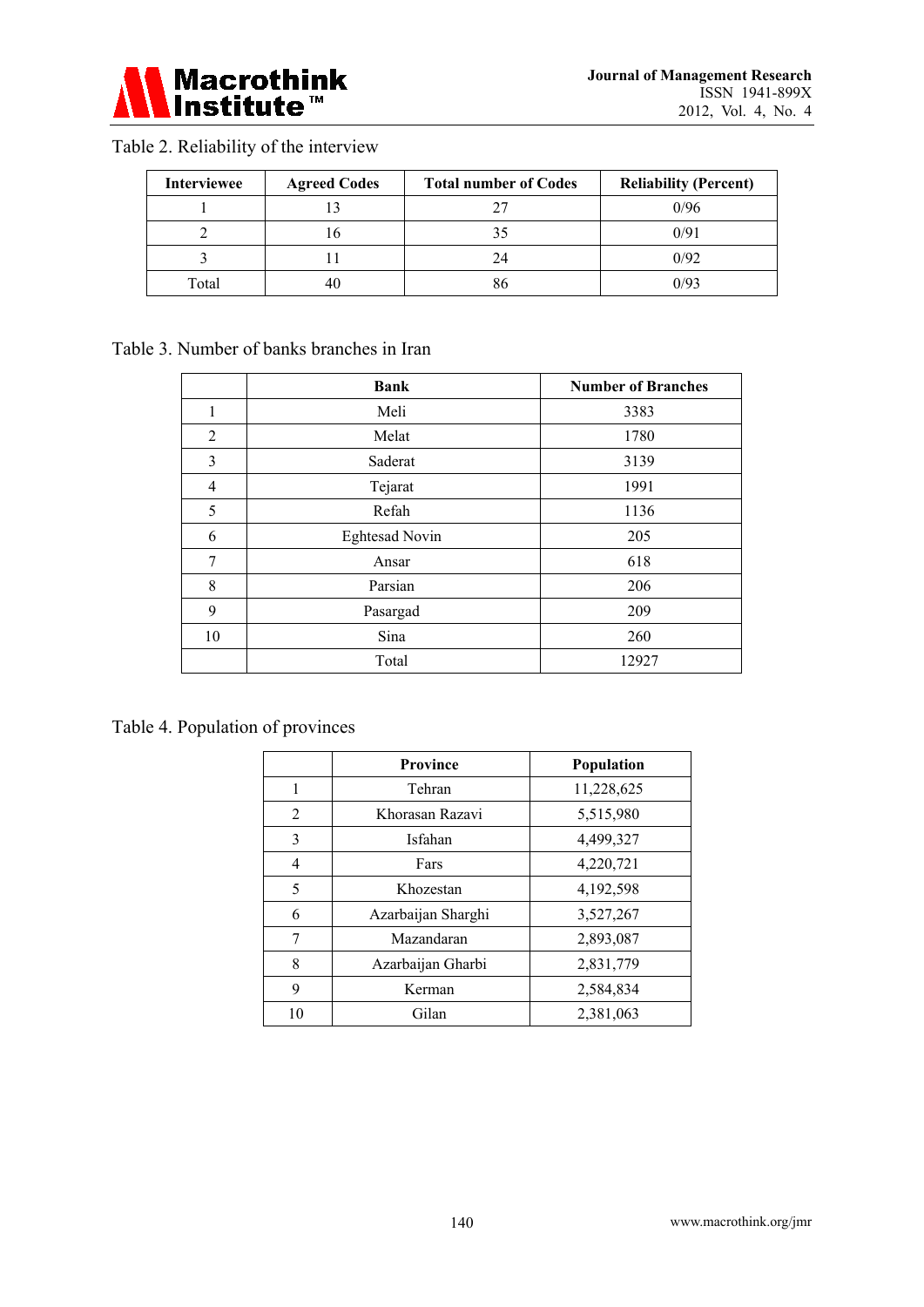

# Table 5. Correlation Analysis

| <b>Expectation</b>                                                                            | Islamic Banking | Empathy   | Assurance          | <b>Responsiveness</b> | Reliability                 | Tangible     |                        |  |
|-----------------------------------------------------------------------------------------------|-----------------|-----------|--------------------|-----------------------|-----------------------------|--------------|------------------------|--|
| $0.271**$                                                                                     | $0.461**$       | $0.593**$ | $0.552**$          | $0.629**$             | $0.738**$                   | $\mathbf{1}$ | <b>Tangible</b>        |  |
| $0.299**$                                                                                     | $0.518**$       | $0.731**$ | $0.673**$          | $0.797**$             | 1                           |              | <b>Reliability</b>     |  |
| $0.243**$                                                                                     | $0.495**$       | $0.694**$ | $0.698**$          | $\mathbf{1}$          |                             |              | <b>Responsiveness</b>  |  |
| $0.318**$                                                                                     | $0.401**$       | $0.744**$ | $\mathbf{1}$       |                       |                             |              | <b>Assurance</b>       |  |
| $0.301**$                                                                                     | $0.576**$       | 1         |                    |                       |                             |              | <b>Empathy</b>         |  |
| $0.170**$                                                                                     | 1               |           |                    |                       |                             |              | <b>Islamic Banking</b> |  |
| 1                                                                                             |                 |           |                    |                       |                             |              | <b>Expectation</b>     |  |
| able 6. Ratings of importance of dimensions<br><b>Ratings of</b><br><b>Ratings of meeting</b> |                 |           |                    |                       |                             |              |                        |  |
|                                                                                               | Tangibles       |           | Importance<br>3.90 |                       | <b>Expectations</b><br>3.12 |              |                        |  |
|                                                                                               | Reliability     |           |                    | 3.20<br>4.11          |                             |              |                        |  |
|                                                                                               | Responsiveness  |           |                    | 4.14                  |                             | 3.11         |                        |  |
|                                                                                               | Assurance       |           |                    | 4.21<br>3.37          |                             |              |                        |  |
|                                                                                               | Empathy         |           |                    | 4.00                  | 3.15                        |              |                        |  |
|                                                                                               | Islamic banking |           |                    | 3.82                  | 2.69                        |              |                        |  |
|                                                                                               | Total           |           |                    | 3.95                  | 3.12                        |              |                        |  |

# Table 6. Ratings of importance of dimensions

|                 | <b>Ratings of</b> | <b>Ratings of meeting</b> |
|-----------------|-------------------|---------------------------|
|                 | Importance        | <b>Expectations</b>       |
| Tangibles       | 3.90              | 3.12                      |
| Reliability     | 4.11              | 3.20                      |
| Responsiveness  | 4.14              | 3.11                      |
| Assurance       | 4.21              | 3.37                      |
| Empathy         | 4.00              | 3.15                      |
| Islamic banking | 3.82              | 2.69                      |
| Total           | 3.95              | 3.12                      |